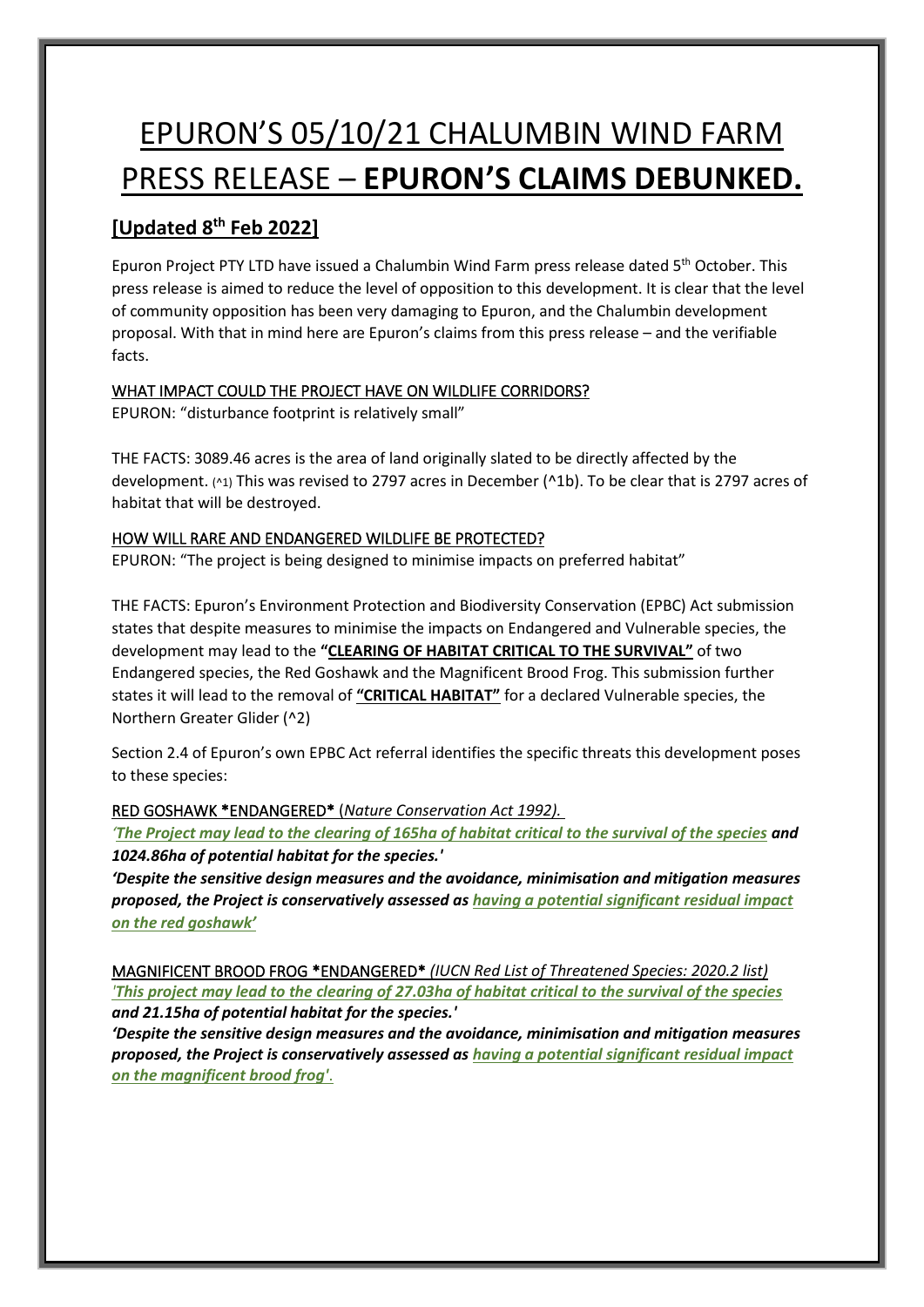#### NORTHERN GREATER GLIDER \*VULNERABLE\* (*Nature Conservation Act 1992).*

*'The project will involve the removal of 563.27ha of potential habitat and 56.59ha of critical habitat for the greater glider."*

*'Despite the sensitive design measures and the avoidance, minimisation and mitigation measures proposed, the Project is assessed as having a potential significant residual impact on the northern greater glider'*

#### WHY DID EPURON CHOOSE THIS SITE?

EPURON: "This site was originally identified because of its excellent wind resource.." and "..work has further demonstrated that the site is an excellent location for a wind farm".

THE FACTS: Epuron clearly did indeed, choose this site due to its value as a "*wind resource*".

What has been disregarded is that this area and the adjoining Wet Tropics World Heritage Area (WTWHA) is a highly valuable ecological resource. This area is home to 200 recorded species of animals, including three Endangered and Vulnerable species. It is also home to endangered flora.

Had due diligence been undertaken including suitably weighing the value of this area ecologically, this development proposal would not have proceeded. The environmental destruction this development will cause makes it clear that this site is completely incompatible with a wind farm.

#### WHAT DOES A NET POSITIVE OUTCOME FOR BIODIVERSITY MEAN AND WHAT STRATEGIES WILL BE USED TO ACHIEVE IT?

EPURON: "securing and managing land exclusively to create or improve habitat for the particular species being impacted and contributions to new or existing research"

FACT 1: Removing habitat critical to the survival of endangered species (again words taken from Epuron's EPBS submission), cannot be counterbalanced by ticking approval process boxes by purchasing parcels of land elsewhere and claiming they are 'creating habitat" for endangered species. This development site **IS** their habitat. No amount of spin can change that.

FACT 2: Critical research has been commenced into the extremely restricted habitat of the Magnificent Brood Frog. This research began in Feb 2021 and is expected to take two years. (^3) Epuron stating they will contribute to research whilst destroying the very habitat Ecologists need to research is astounding.

### DOES THE PROJECT INCLUDE ANY PART OF THE WET TROPICS WORLD HERITAGE AREA? Epuron "No."

THE FACTS: Epuron's Environment Protection and Biodiversity Conservation (EPBC) Act referral makes a significant contradiction regarding the developments proximity to the Wet Tropics World Heritage Area (WTWHA). This requires further investigation.

Section 2.1 of the EPBC Act referral states *'The Project area is located adjacent to the Wet Tropics World Heritage Area… The nearest proposed project infrastructure is approximately 500m from the edge of the WTWHA boundary.'* (^4)

Section 3.8 states 'The Wet Tropics World Heritage Area (WTWHA) is adjacent to, and partially *within the Project area'.* (^5)

Epuron has not provided any explanation for this discrepancy.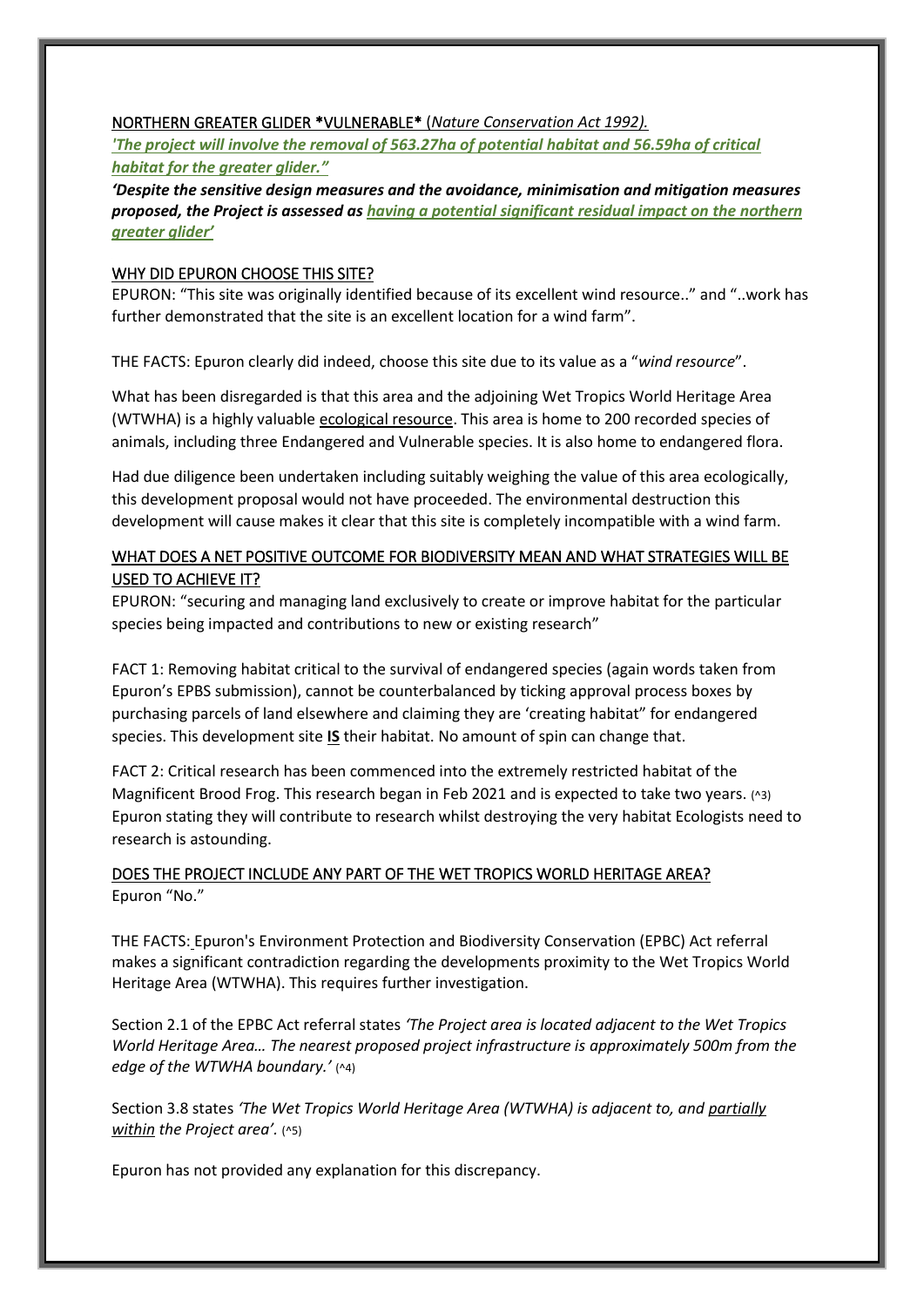That this development proposal borders the Wet Tropics World Heritage Area makes it untenable. Endangered species can not differentiate between this invisible boundary.

#### CONSULTATION OF TRADITIONAL CUSTODIANS – HAVE THE JIRRBAL PEOPLE BEEN INVOLVED? EPURON: "Yes."

THE FACTS: Jirrbal Elders with direct links to the land posed for development have made it very clear they have not been consulted in any way. That any organisation claiming to represent them has not engaged with them and does not express their views. Attempts at the 16/09/21 'Information Session" to have their views heard were ignored. A video has since been released outlining some of their concerns: <https://www.youtube.com/watch?v=k-6i-j5mBA8>

More videos of members of the Jirrbal community can be viewed at the following link: <https://stopchalumbinwindfarm.com/traditional-custodians> & in the and in the ABC Background Briefing program at[: https://www.abc.net.au/radionational/programs/backgroundbriefing/giant](https://www.abc.net.au/radionational/programs/backgroundbriefing/giant-wind-farms-clearing-queensland-bush/13670398)[wind-farms-clearing-queensland-bush/13670398](https://www.abc.net.au/radionational/programs/backgroundbriefing/giant-wind-farms-clearing-queensland-bush/13670398)

#### HOW MUCH AND WHAT TYPE OF LAND IS BEING CLEARED?

EPURON: "project footprint of up to 1250 hectares.."

THE FACTS: Epuron has indeed submitted the figure of 3089.46acres (1250.26 ha) to the EPBC, that figure being the actual area directly affected by the development. Epuron has repeatedly tried to play down this figure by stating, as they have done again in this press release, that this accounts for 4% of the total land of the properties this development is slated for. The fact is this project will lead to the destruction of a staggering 2797.23 acres of land. [Revised from 3089.46 acres 8<sup>th</sup> Dec 2021] Epuron's own submission states this includes habitat "critical to the survival" of endangered species.  $(^{\wedge}1)$ 

EPURON: "mostly open Eucalypt woodland"

FACT 2: Four broad habitat types were identified in the project area

- 1. Eucalypt Woodland
- 2. Rocky Pavement Shrub Complex
- 3. Riparian Zones
- 4. Notophyll Vine Forest (^6)

The vegetation was described in the EPBC as **'remnant vegetation covering the vast majority (95%) of the Project area and was generally observed to be in good condition'** (^7)

What is "remnant vegetation?" According to a Government website:

*"Remnant vegetation or bushland can be defined as those patches of native trees, shrubs and grasses still left."* It goes on to say: *"Remnant vegetation is rapidly disappearing - due to clearing, dieback, overgrazing, inappropriate burning and weed infestation. The small remnants of native vegetation that remain are valuable"* (^8)

With cleared pastureland abundant on the Tablelands, and deforestation a leading cause of claimate change, one must ask how Epuron can try and justify the development of this site. Put simply; they can't!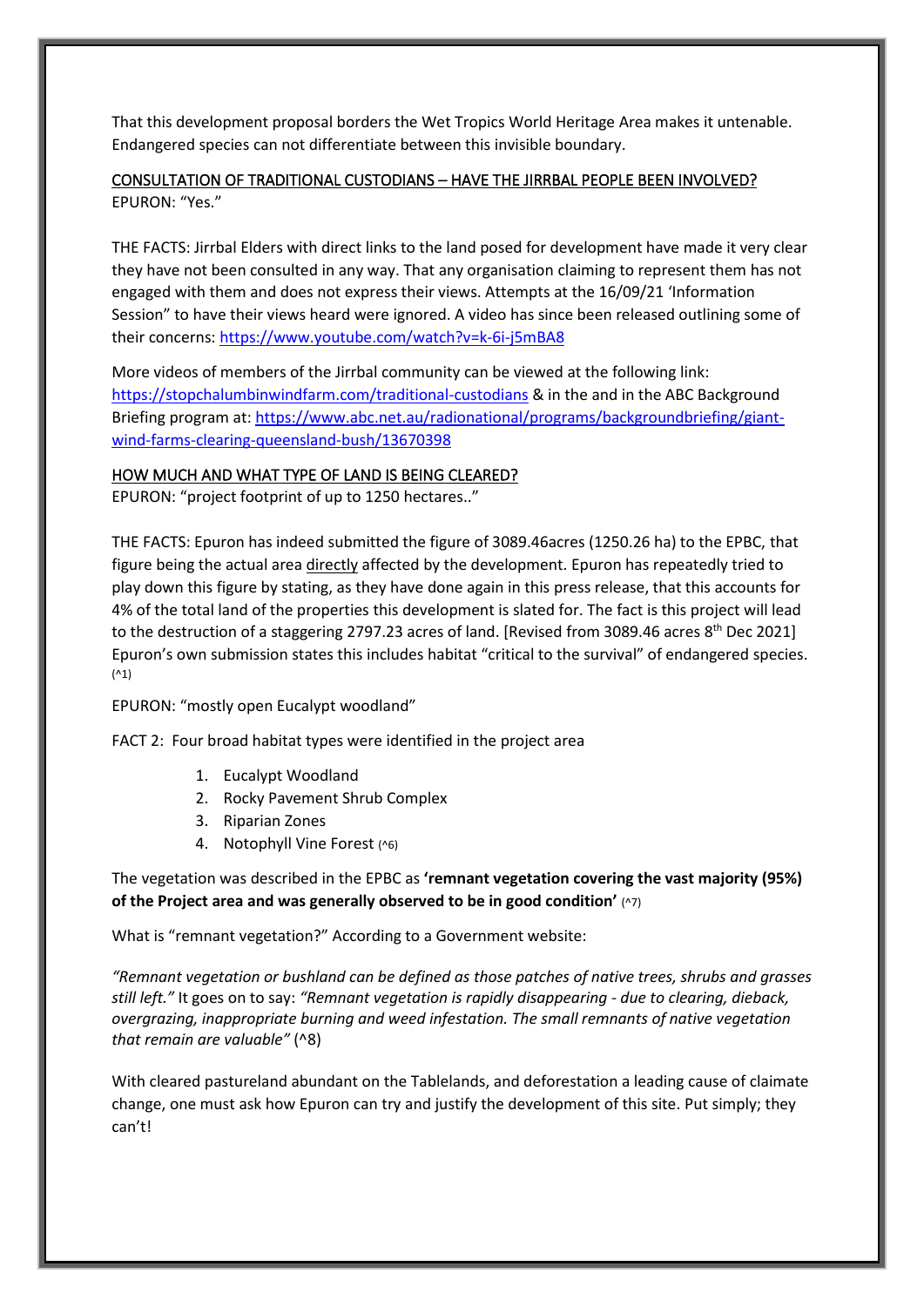#### SEPT 16<sup>th</sup> PUBLIC INFORMATION SESSION.

EPURON: "Apologise that the information session was delayed and overdue, and to anyone who felt that they did not get the information they were seeking".

THE FACTS: At the Public Information Session Epuron refused to answer community questions, refused to consult, refused to acknowledge nor address concerns raised by Traditional Custodians and Elders. There was no consultation at this meeting. Clearly Epuron were not wanting to hear community views and were only interested in providing printed information to outline the development. It was, as a community member stated about 'ticking the box', [for consultation].

For anyone unaware what transpired at this meeting please view the Express Newspaper letter link:

[https://img1.wsimg.com/blobby/go/c4c6caef-d346-479c-8ad7-](https://img1.wsimg.com/blobby/go/c4c6caef-d346-479c-8ad7-2bda6d0a8491/downloads/The%20Express%20Newspaper%20Letter%2029th%20Sept%202021.pdf?ver=1635050564832) [2bda6d0a8491/downloads/The%20Express%20Newspaper%20Letter%2029th%20Sept%202021.pdf?ver=1635050564832](https://img1.wsimg.com/blobby/go/c4c6caef-d346-479c-8ad7-2bda6d0a8491/downloads/The%20Express%20Newspaper%20Letter%2029th%20Sept%202021.pdf?ver=1635050564832)

#### PUBLIC CONSUTATION:

EPURON: "we plan to host more community information sessions in Ravenshoe as soon as possible".

THE FACTS: Epuron have completely failed to consult with the community. They have failed to arrange or attend a proper open community consultation forum. Despite having over two and a half weeks' notice, Epuron failed to send a single representative to speak with the community at the December 4<sup>th</sup>, 2021, Chalumbin Community Meeting. Instead, they sent Kim Forde as an "observer" who would not answer questions, and in fact did not speak at all. How is it then, that this 'observer" has been seeking 1 on 1 meetings with numerous members of the community on behalf of the Chalumbin development? How is it that Kim Forde (a highly experienced PR expert), can hold closed door meetings but cannot speak at proper community forums?! Epuron have now announced new small group "information sessions" from the 9<sup>th</sup> of Feb 2022. These are being deliberately held in a smallest possible venue to minimise the number of people that can attend due to QLD government mandates. This is unacceptable! To deliberately manipulate the situation to avoid consultation three times in a row now is despicable. This is nothing short of a box ticking exercise, whilst avoiding open public consultation at all cost! There MUST be proper community consultation. Given the mandates, an open community consultation meeting should be held outdoors in Ravenshoe so all community members can attend and have their voices heard. I wrote to Epuron on the 26<sup>th</sup> Jan 2022, the date these sessions were announced in *The Express* newspaper, stating the above. Epuron responded on the 27<sup>th</sup> declining to hold such an event. Of interest, they then BACKDATED their website Chalumbin update by approximately a week to give the false impression more notice had been given of these sessions!

The community have made it clear they want consultation not another "information session," where company propaganda pamphlets are placed on a table and the Qld Epuron Development Manager refuses to answer questions, let alone provide his name. Instead of community consultation, Epuron is engaging with experienced and highly renumerated public relations experts to try and counter the negative publicity this development is generating.